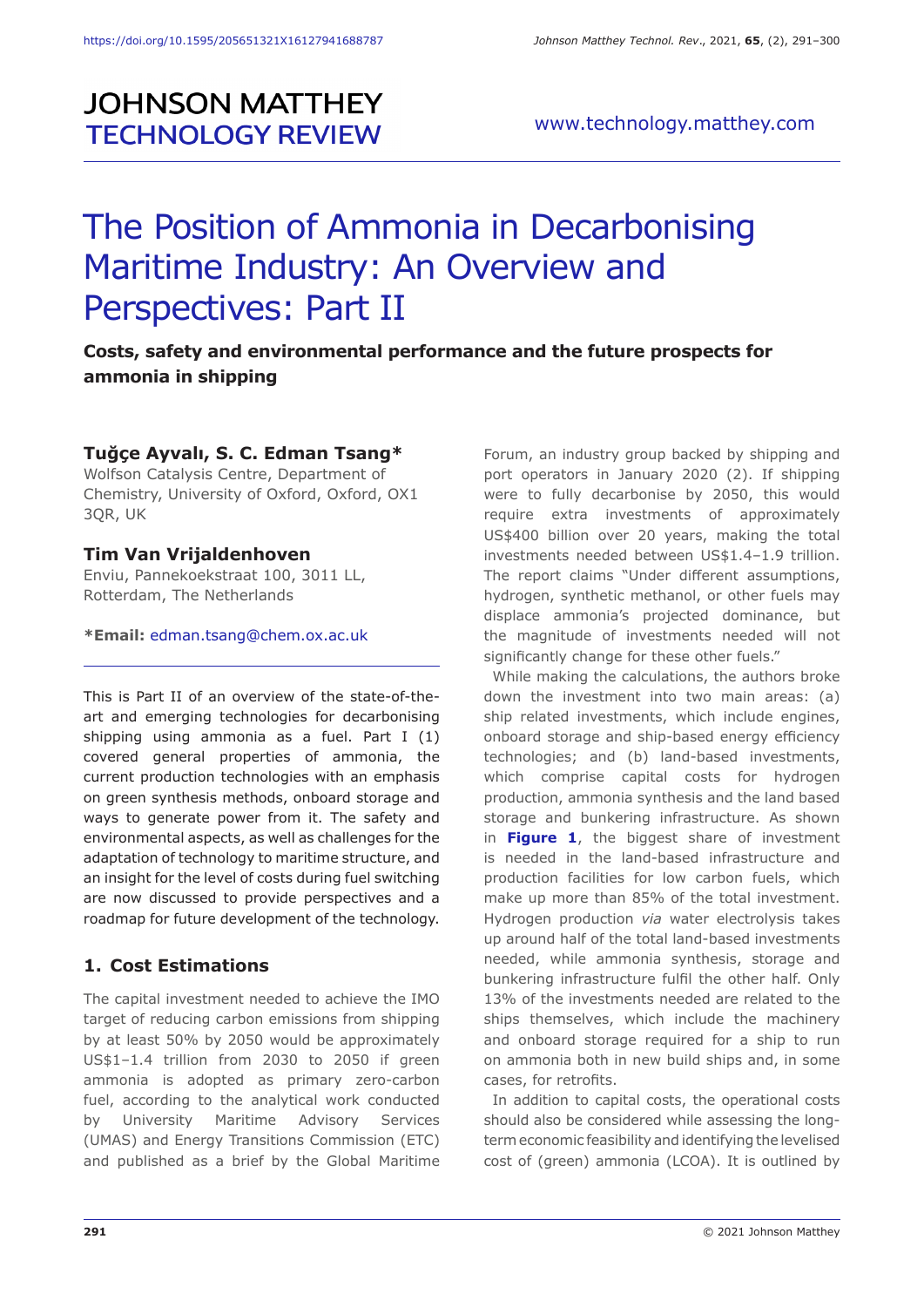

Fig. 1. (a) Aggregate investment for ammonia production *via* different routes; (b) capital cost breakdown for green ammonia production to decarbonise shipping by 2050. Redrawn using data in (3)

Cédric Philibert at the IEA that "ammonia production in large-scale plants based on electrolysis of water can compete with ammonia production based on natural gas, in areas with world-best combined solar and wind resources." Lately, this statement has been confirmed by Nayak-Luke *et al.* who found that with the current technology, islanded green ammonia can only be produced at US\$473 per tonne at the most favourable geographic locations, but by 2030 this will decrease to a highly competitive US\$310 per tonne (4). They have identified five key variables that have a significant impact on the estimated LCOA for islanded production which are levelised cost of electricity, electrolyser capital expenditure, minimum Haber-Bosch process load, maximum rate of Haber-Bosch process load ramping and renewable energy supply mix (5, 6). In practice, a combination of improvements on these key variables in a convenient geographical location (i.e., with favourable supply profiles) has the potential to make this carbon-free process economically viable for the first time and replace conventional ammonia production. Nevertheless, these calculated values are even now cheaper than the current anhydrous ammonia price, which is in the range of US\$500–600 per tonne in the US (7) but still more expensive than LNG and MGO (8). Therefore, a key component of the commercial adoption of green ammonia as an energy vector in the future will probably be the level of incentives provided or regulation enforcing its use. The most likely incentive could come in the form of  $CO<sub>2</sub>$ taxation and credits. Based on the calculations of Argus Media, UK, the  $CO<sub>2</sub>$  pricing in Europe needs to be at least doubled to level the playing field for green *vs*. brown ammonia (9). Furthermore, the results reveal that significant utility grid backup is required for an all-electric ammonia plant built with present-day technologies. The total levelised cost of ammonia is driven in large part by the cost of producing hydrogen *via* intermittent renewable sources and operation of Haber-Bosch process. In order to reduce the costs, research is required to develop new, cost-effective yet highly efficient catalysts for electrolysers and ammonia production by either thermal or electrochemical methods.

## **2. Safety and Environmental Aspects**

Safety and environmental hazards for selected marine fuels are presented in **Table I**. As seen from the table, all fuels pose hazards in some way. Compared to the alternatives, ammonia is less flammable, thus presents a lower fire risk. The risks from cryogenic burns are also lower than for liquid hydrogen or LNG as ammonia can be liquefied easily by increasing pressure to  $\sim$ 10 bar at room temperature or by cooling to –33°C at atmospheric pressure, due to strong hydrogen bonding between molecules.

The main risks of ammonia arise from its toxic and corrosive nature. Ammonia is a gas at atmospheric pressure and room temperature, which is lighter than air. It has a strong odour, which can be detected at concentrations as low as 5 ppm; therefore, its smell provides an adequate early warning for a leakage. The US National Institute of Occupational Safety and Health (NIOSH) recommendations state that the maximum permissible time-weighted average (TWA) exposure of anhydrous ammonia for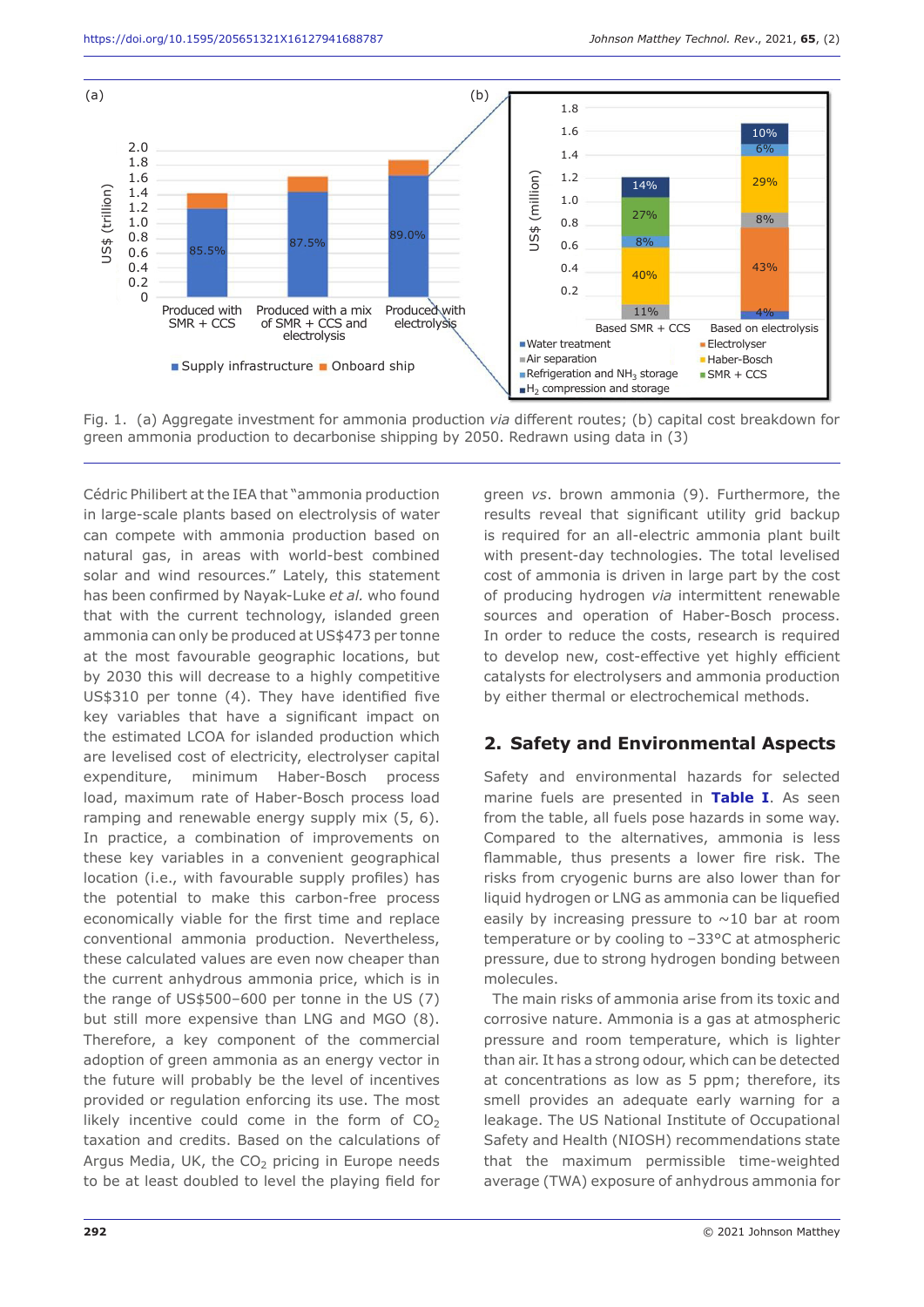|                    |                                                                                                                                                                                                                                                                                                | Table I Safety Data Information of Selected Marine Fuels (10-15)                                                                                                                                                                                                     |                                                                                  |                   |
|--------------------|------------------------------------------------------------------------------------------------------------------------------------------------------------------------------------------------------------------------------------------------------------------------------------------------|----------------------------------------------------------------------------------------------------------------------------------------------------------------------------------------------------------------------------------------------------------------------|----------------------------------------------------------------------------------|-------------------|
| <b>Fuel</b>        | <b>Physical hazards</b>                                                                                                                                                                                                                                                                        | <b>Health hazards</b>                                                                                                                                                                                                                                                | <b>Environmental</b><br>hazards                                                  | NFPA <sup>a</sup> |
| <b>MGO</b>         | H <sub>226</sub> - Flammable<br>liquid and vapour                                                                                                                                                                                                                                              | H304 - may be fatal if<br>swallowed and enters airways<br>H315 - causes skin irritation<br>H332 - harmful if inhaled<br>$H351$ – suspected of causing<br>cancer<br>H373 - may cause damage to<br>organs through prolonged or<br>repeated exposure                    | $H411 -$ toxic to<br>aquatic life with long<br>lasting effects                   | $\overline{0}$    |
| <b>HFO</b>         | Not classified                                                                                                                                                                                                                                                                                 | H304 - may be fatal if<br>swallowed and enters airways<br>H332 - harmful if inhaled<br>H350 - may cause cancer<br>H361 - suspected of<br>damaging fertility or the<br>unborn child<br>H373 - may cause damage to<br>organs through prolonged or<br>repeated exposure | $H410$ – very toxic to<br>aquatic life with long<br>lasting effects              | $\overline{0}$    |
| <b>LNG</b>         | $H224 - extremely$<br>flammable liquid and<br>vapour Category 1<br>$H281 - \text{contains}$<br>refrigerated gas; may<br>cause cryogenic burns<br>or injury                                                                                                                                     | Not classified                                                                                                                                                                                                                                                       | Not classified                                                                   | 0                 |
| Liquid<br>ammonia  | H221 - flammable gas<br>Category 2<br>$H280 - gases$ under<br>pressure: liquefied gas                                                                                                                                                                                                          | $H331$ – acute toxicity<br>(inhalation: gas) Category 3<br>H314 - skin corrosion/<br>irritation Category 1B<br>H318 - serious eye damage/<br>eye irritation, Category 1                                                                                              | $H400 -$ hazardous<br>to the aquatic<br>environment - Acute<br>Hazard Category 1 | $\overline{0}$    |
| Liquid<br>hydrogen | H220 - extremely<br>flammable gas<br>H281 - contains<br>refrigerated gas; may<br>cause cryogenic burns<br>or injury<br>$OSHA-H01 - may$<br>displace oxygen and<br>cause rapid suffocation<br>CGA-HG04 - may form<br>explosive mixtures<br>with air<br>CGA-HG08 - burns<br>with invisible flame | Not classified                                                                                                                                                                                                                                                       | Not classified                                                                   | 3.<br>CRYC        |
| <b>Methanol</b>    | H225 - flammable<br>liquids Category 2                                                                                                                                                                                                                                                         | $H301$ – acute toxicity, oral<br>Category 3<br>H331 - acute toxicity,<br>inhalation Category 3<br>H311 - acute toxicity, dermal<br>Category 3<br>H370 - specific target organ<br>toxicity - single exposure<br>Category 1, eyes                                      | Not classified                                                                   |                   |

aNFPA: National Fire Protection Association is the US-based standard. Each of health (blue), flammability (red) and reactivity (yellow) is rated on a scale from zero (minimal hazard) to four (severe hazard). White colour represents a special notice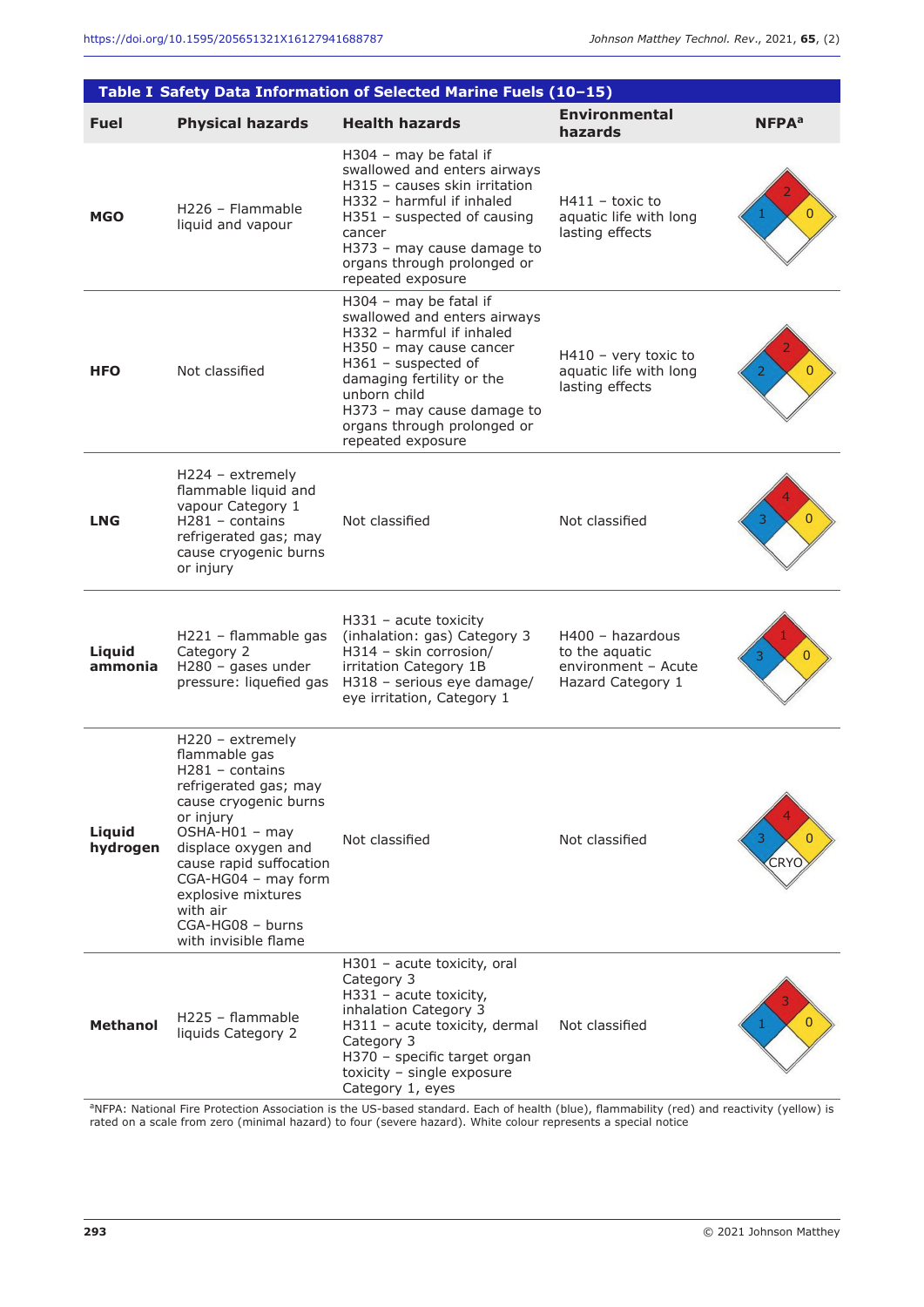an 8 h workday of 40 h week is 25 ppm. The shortterm exposure limit (STEL) or the concentration at which exposure of longer than 15 min is potentially dangerous is 35 ppm. The concentration at which the gas is immediately harmful to life or health (IDLH) is 500 ppm (16).

In addition, when anhydrous ammonia, either in gas or liquid phase, comes in contact with the human body, three types of injuries may result (17):

- Dehydration: anhydrous ammonia is hydrophilic, meaning that it has a strong affinity for water. Hence any contact with human body will lead to water extraction from body tissue
- Caustic burning: when ammonia combines with water from body tissue it forms ammonium hydroxide (Equation (i)) that can chemically burn tissue
- Freezing: as liquid ammonia vaporises it removes heat away from body tissue causing frostbite in an instant.

Therefore, the existing safety principles and systems used throughout the global ammonia industry would need to be deployed on ships and the crew onboard need to be equipped with suitable chemically resistant protective clothing and breathing apparatus.

Ammonia is also labelled as very toxic to aquatic life with long lasting effect. When liquid ammonia is spilled directly into water, most of it will dissolve into the water forming a balance of mostly ammonium hydroxide and a little ammonia depending on the pH and temperature of the water (Equation (i)) (18):

NH3(g) + *n*H2O(l) ⇌ NH3∙*n*H2O(aq) ⇌ NH4 + + OH– + (*n*–1)H2O(l) (i)

The remaining ammonia will evaporate resulting in a gas cloud with unpleasant smell. The dissolved ammonia is a serious threat to aquatic organisms killing most in close proximity as lethal concentrations can easily be exceeded. Long lasting effects of ammonia spillage are related to the time that the aquatic life requires to restore its original state through the nitrogen cycle (**Figure 2**). In this cycle, dissolved ammonia species are converted to nitrite (NO<sub>2</sub><sup>-</sup>) and nitrate (NO<sub>3</sub><sup>-</sup>) by *Nitrosomonas* and *Nitrobacter* bacteria, respectively, which is then used by plants. As this process consumes part of the available oxygen in water, the oxygen for other organisms, especially for the ones that are higher up the food chain such as fish, becomes limited, thus threatening their lives.

When ammonia is combusted, it releases NOx species. NOx in the atmosphere contribute to photochemical smog, the formation of acid rain precursors, the destruction of ozone in the stratosphere and to global warming (19, 20). Despite the detrimental effect of NOx, control methods for reducing NOx emissions are already widely in place in land-based industrial installations and in the transport sector. One of the most common techniques is selective catalytic reduction (SCR) or deNOx technology. In this process, a reductant gas (ammonia or hydrogen) is added to the NOx-containing exhaust gas which is then passed over a catalyst that converts the  $NOx$  (NO and  $NO<sub>2</sub>$ ) to naturally occurring nitrogen and water (21, 22). The maritime sector has also had more than two decades of experience with SCR. More than a thousand SCR systems have been installed on marine vessels in the past decade (23). Despite the fact that SCR is a wellknown process and the safe transportation and use of ammonia is well-established, it is clear that new applications will require careful risk

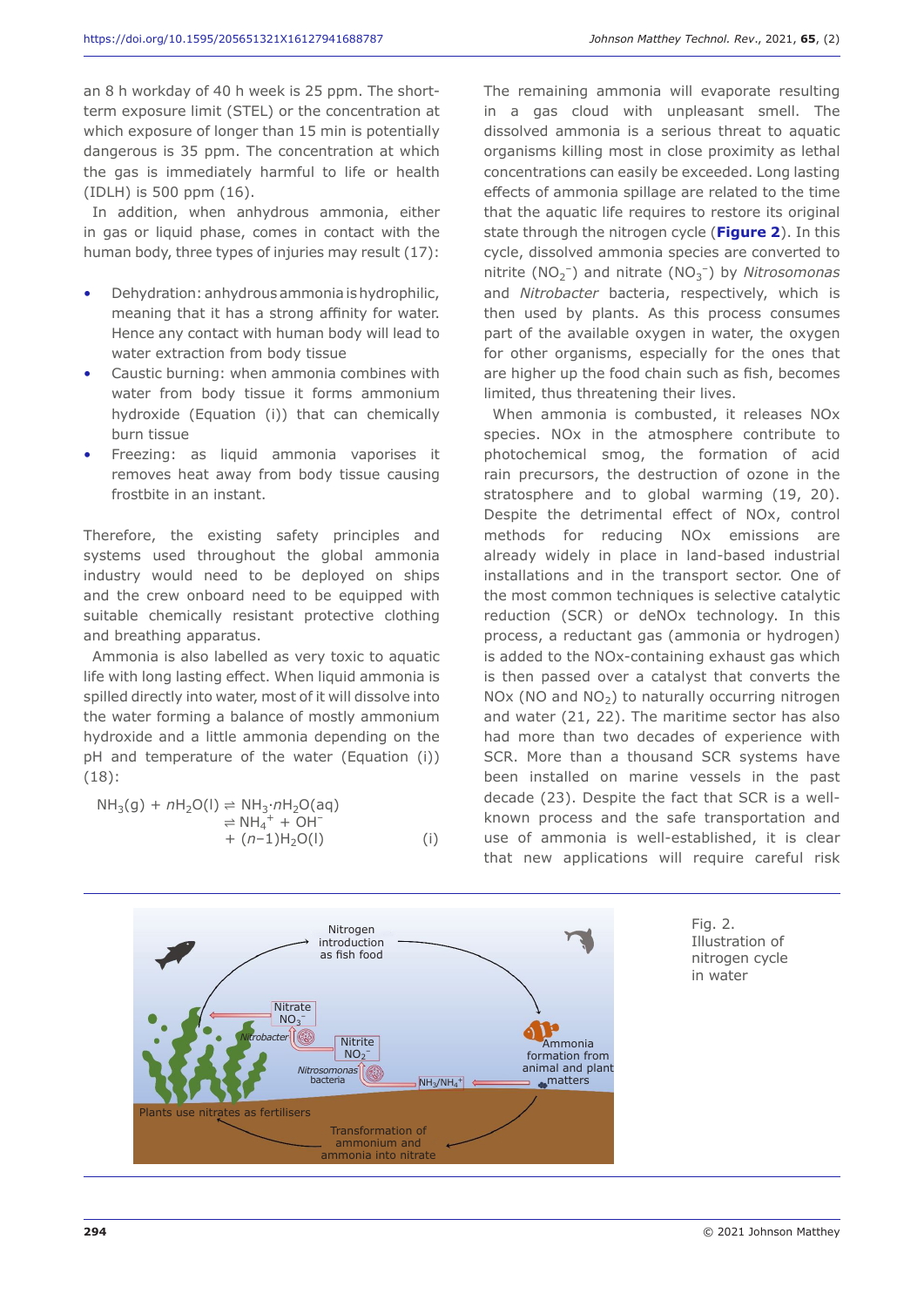assessment and additional control measures. If ammonia is going to be used as a new marine fuel, then the existing safety principles and systems used throughout the global ammonia industry would need to be adapted and deployed on ships to ensure that the risks of ammonia leakage and NOx formation are negligible. It has been reported that an average car needs only approximately 30 ml of ammonia per 100 km to neutralise any NOx emissions using SCR technology (24). If the vehicles run with ammonia as a fuel, this amount is unimportant with respect to the fuel tank volume. Similar calculations should also be performed for maritime sector in order to decide on the most feasible deNOx technology. The preliminary risk assessment forms using ammonia and hydrogen as marine fuels onboard and hazard mitigation strategies were reported by de Vries (25) which need to be improved and tested before implementation. It is also essential that the global use of ammonia at large-scale is well-thought out from a wider perspective in the roadmap. The effect of anthropogenic activities on the overall nitrogen cycle is generally overlooked in the literature. It has only been recently that MacFarlane and coworkers (26) provided a detailed discussion on cycling of nitrogen compounds and their environmental effects. As they stated, our understanding of the mechanisms of the global nitrogen cycle is not yet complete. Hence, further investment to basic scientific research is required to comprehend the environmental impacts of increased quantities of fixed nitrogen before implementing ammonia technology for transport. Finally, besides toxicity, the corrosive nature of ammonia also needs to be taken into account while selecting materials for storage and operation. Ammonia forms complexes with copper, brass and zinc alloys (27). Ammonia corrosion on these metals is even more drastic when there is some moisture. As previously discussed, ammonia is an alkaline reducing agent and it reacts with acids, halogens and oxidising agents.

# **3. Roadmap for the Adoption of Ammonia as a Marine Fuel**

The roadmap for the adoption of green ammonia as a marine fuel involves alterations of two systems in parallel, which are the ammonia manufacturing process and shipping propulsion structure. This ammonia-based economy will emerge through multiple generations of technology development and scale-up in the next 30 years.

Haldor Topsøe, a Danish catalysis company, presented a roadmap to all-electric ammonia plants (28) at the 2018 AIChE Annual meeting. According to its vision and strategy, ammonia production will be decarbonised in the 2030s by electrifying the production of hydrogen and nitrogen feedstock. The company is currently working on development of solid oxide electrochemical cell (SOEC) powered by renewable sources to produce nitrogen and hydrogen syngas using water and air which will then be used as a feedstock for Haber-Bosch process. In 2025, its aim is to demonstrate the production of ammonia *via* SOEC and Haber-Bosch processes at a scale of 500–1000 kg ammonia per day. After that, it intends to commercialise the technology starting from 2030. Until SOEC technology is mature enough to substitute the current brown ammonia production method, the company is suggesting to use a hybrid system (conventional and electrified Haber-Bosch) to decrease the amount of  $CO<sub>2</sub>$ emission whilst supplying the demand.

A more comprehensive roadmap to the ammonia economy has lately been published by Doug MacFarlane and coworkers (26). In this roadmap, the authors envisage renewable ammonia being produced in the future at a scale that is significant in terms of global fossil fuel use. The paper diagrams an evolution of ammonia synthesis through three overlapping generations of technology development and scale-up (**Figure 3**). Generation 1 (Gen1) involves the integration of sequestration or offsets to current-day Haber-Bosch ammonia production in order to bring the net carbon impact of the ammonia production to zero (blue ammonia). Generation 2 (Gen2) remains the Haber-Bosch process with existing and new plants, but hydrogen is derived from renewable sources (green ammonia). As the Haber-Bosch process is a well-established technology, the authors anticipate that ammonia production will remain dominated by it over the next two decades. Generation 3 (Gen3) rules out the need for the Haber-Bosch process by direct electrochemical conversion of nitrogen in water to ammonia. This renewable-powered entirely electrochemical ammonia production technology is expected to enter the market at scale as soon as it achieves commercial readiness index (CRI) 1 and start significantly contributing to global ammonia production thereafter, as plant size and capacity increases. The timeline of Gen3 to enter and dominate the market is highly dependent on progress in catalyst development. While several thousand catalysts were screened in the development of thermal ammonia synthesis,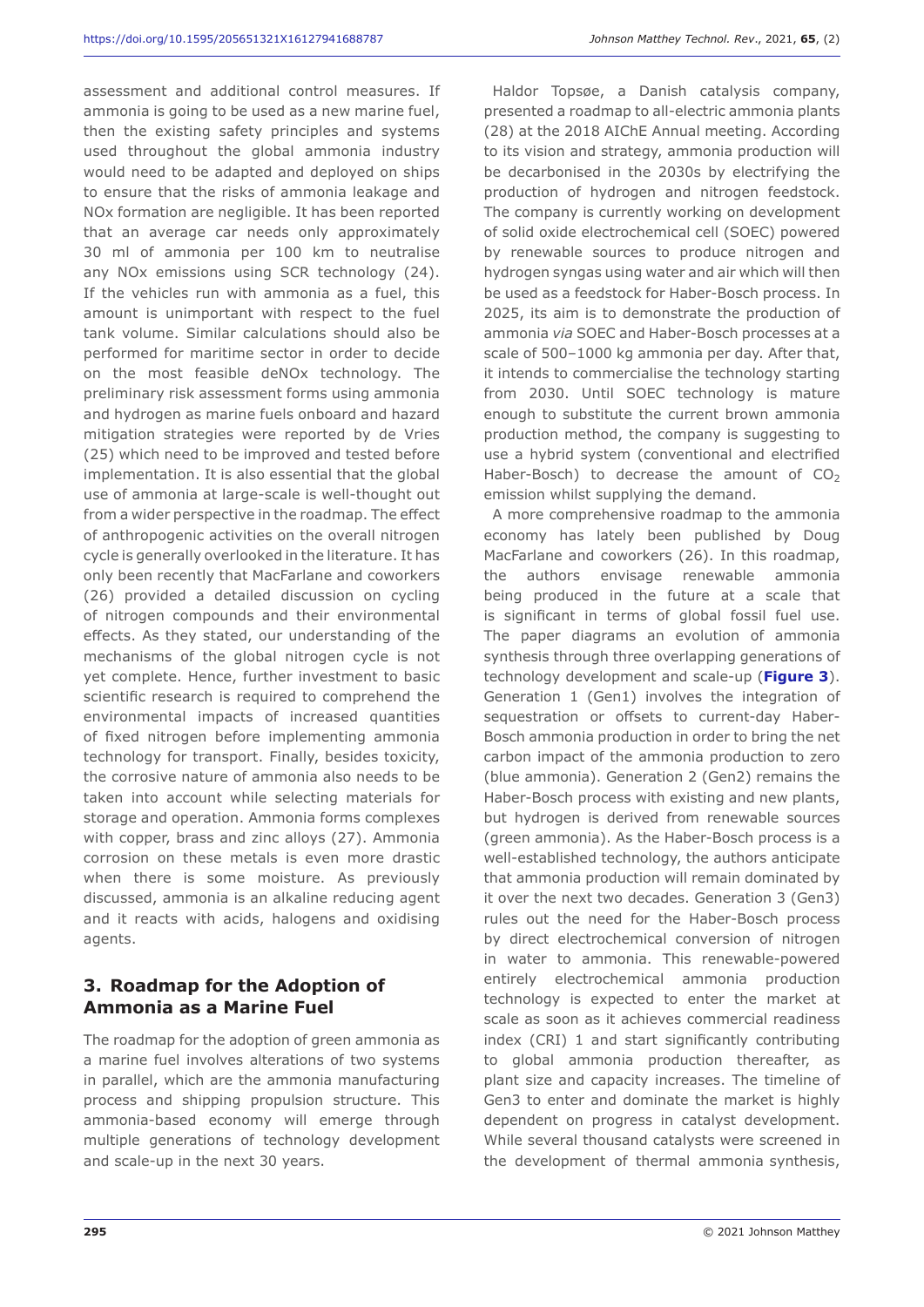

Fig. 3. Ammonia economy roadmap revealing current and projected contributions of the brown, blue (Gen1), green (Gen2) and electrochemical (Gen3) ammonia production technologies in terms of production volume in petawatt hours (PWh) *vs*. time at a scale of commercial readiness index (CRI). 1 PWh =  $10^{12}$ kWh =  $\sim$ 193 million tonnes of ammonia based on LHV of 5.18 kWh  $kg^{-1}$ . Data from (26). Copyright 2020. Reprinted with permission from Elsevier

relatively few catalysts have been tested systematically for electrochemical activity. At present, the electrochemical ammonia production rates remain over an order of magnitude away from US DoE targets as mentioned in Section 2.2, Part I (1). Therefore, continuous development of routes to new materials, more control experiments and extended stability studies are necessary before the implementation of Gen3.

A case specific policy analysis reported by the Organisation for Economic Co-operation and Development (OECD) (29) anticipates that it would be feasible to scale-up low-carbon ammonia production and deploy ammonia fuel technology swiftly enough to reduce the carbon emission from maritime shipping by up to 80% by 2035. In the OECD's 80% carbon factor reduction scenario (**Figure 4(a)**), hydrogen and ammonia will fuel around 70% of the mix of ships. This, along with the increase in the uptake of biofuels (22%) and LNG (5%), could diminish the use of oil-based fossil fuels significantly to around 3% by 2035. Another scenario analysis performed by UMAS (3) suggests that ammonia is likely to represent the least-cost pathway for international shipping and play a leading role in replacement of fossil fuels with a rapid growth after 2040 and between 75–99% market share by 2050 (**Figure 4(b)**).

The roadmap for the adoption of ammonia as a marine fuel was limited to the fuel mixing

trajectories to reduce carbon emissions without specifying a specific timeline for the development of propulsion engine systems that are adapted to run with ammonia until the report of Environmental Defence Fund, USA, published in 2019 (30). The report focuses on ammonia in combustion engines and fuel cells. A possible roadmap for development and adoption of these technologies is depicted in **Figure 5.** The authors anticipate that the use of green ammonia in ship propulsion systems will most likely begin in the 2020s with modified ICE given that the shipping industry is dominated by the use of these engine types. MAN ES (31) and Alfa Laval, Sweden, (32) have already started developing a dual-fuel combustion engine to run with liquefied petroleum gas (LPG) and ammonia. Starting from 2020, further development is required in the use of green ammonia in fuel cells to pave their way for deployment in the 2030s. With the current state of technology readiness, the initial fuel cells are expected to be the PEM type that might give way to SOFCs over time.

#### **4. Conclusions and Perspectives**

Following the direction of IMO towards the reduction of harmful gas emissions by 2050, the maritime sector is getting ready for an energy switch. Many reports (33–36) can be found in the literature that discuss the alternative fuels in a comparative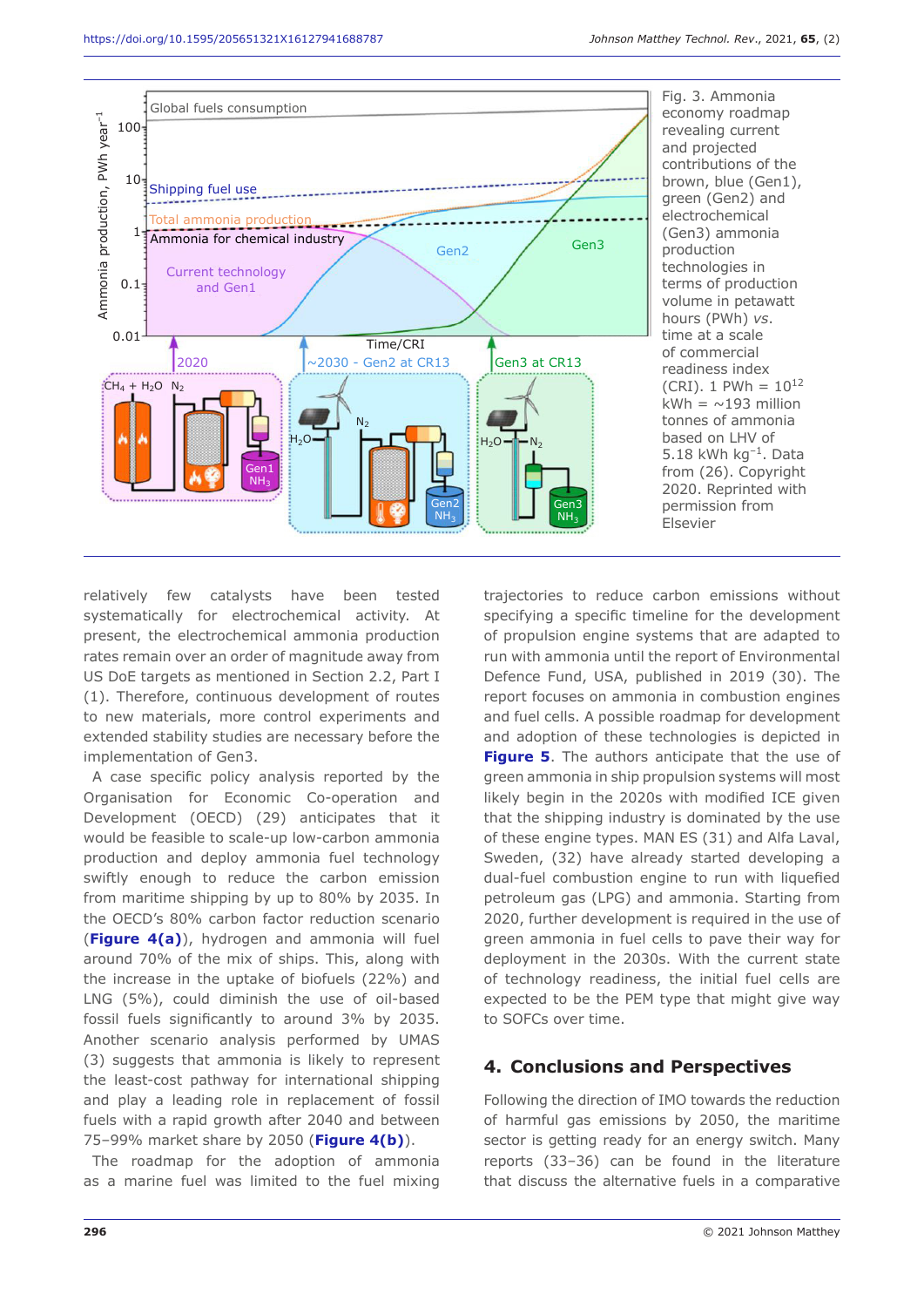

Fig. 4. (a) Fuel mix evolution between 2015–2035 for 80% carbon factor reduction (29); (b) 2050 scenario for the market share of fuels (3)



Fig. 5. Technology roadmap for ammonia propulsion technologies. Copyright 2021 Environmental Defense Fund. Used by permission (30)

manner to reduce GHG emissions from shipping. Of these alternative fuels, ammonia is prominent due to its carbon neutral chemical formula, high energy density, established production, transportation and storage infrastructure and competitive cost as discussed through this review. However, to satisfy the energy demand of the maritime industry, the production capacity of ammonia needs to be expanded substantially (i.e. 2.5 times larger production (~500 million tonnes per year)) to decarbonise the international fleet (30)) and production routes have to be green in order to reduce emissions of  $CO<sub>2</sub>$ . This means that together with other sectors, shipping will add additional stress to renewable electricity production, around the order of magnitude of the

current power sector, which itself is yet to fully decarbonise. One possibility for maritime is to build their own infrastructure for the production of green ammonia on existing ports and on offshore marine farms. Lately, the main ports of Morocco have been identified as potential locations to produce and store green ammonia (30). For instance, Jorf Lasfar Port has an existing ammonia storage infrastructure with a total capacity of 100,000 tonnes due to the ammonium phosphate fertiliser production complex of the state-owned OCP group. Upon integration of 300 MW solar panels near the port, it is envisaged that 700 tonnes of ammonia per day, which is equivalent to the daily fuel consumption of about four post-Panamax size vessels, can be produced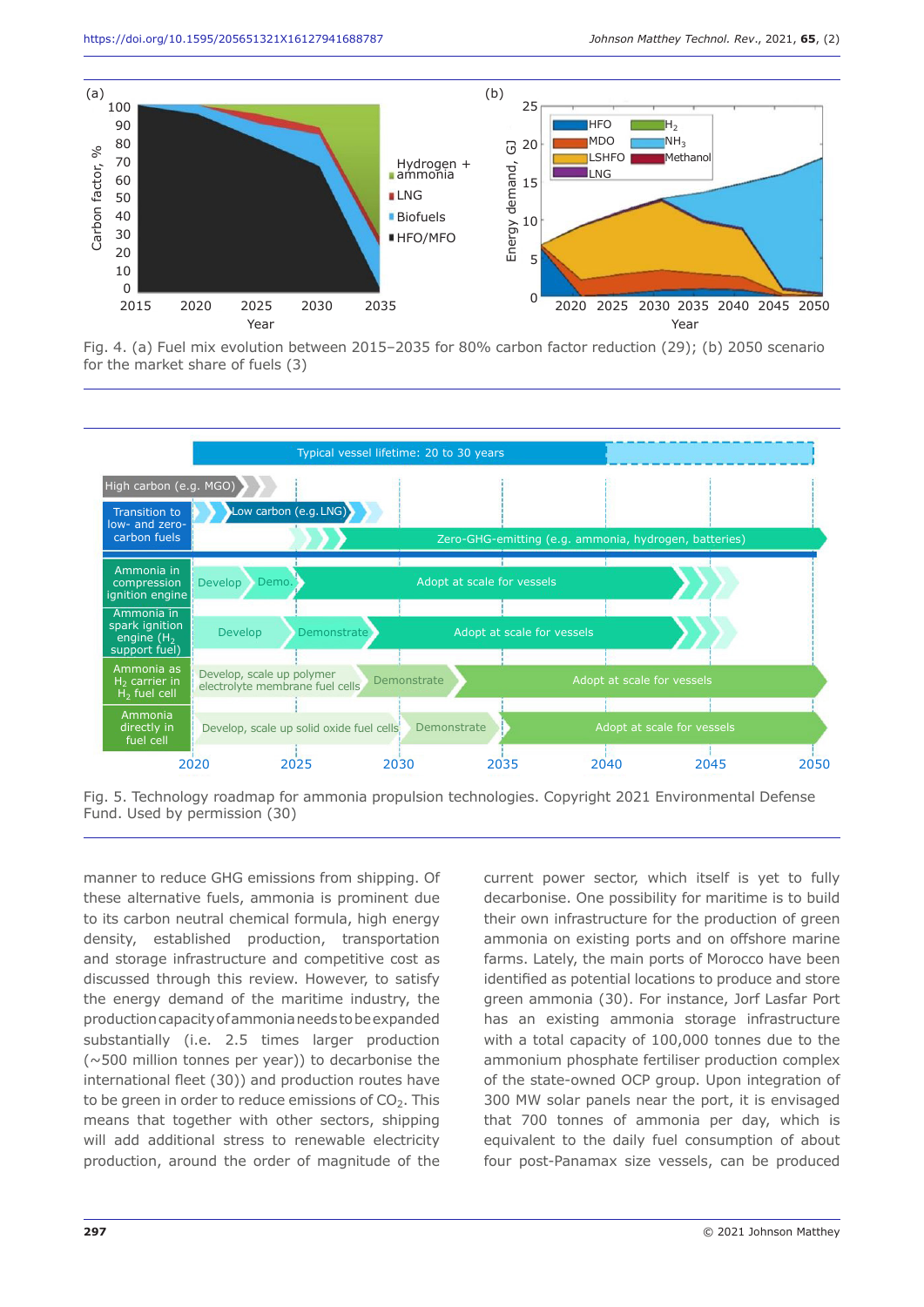and stored. In the case study, the daily amount of renewable electricity to produce green ammonia for fuelling all container and dry bulk vessels passing through Morocco's ports is calculated as 280 GWh which is only 0.6% of the renewable (wind and solar) energy capacity of Morocco. Taking this case study as a basis, more research on technoeconomic analysis for green ammonia production needs to be performed in different ports, considering not only onshore but also offshore options and the use of a combination of two or more intermittent renewable energy sources (solar, wind, wave or tidal) to provide a virtually continuous supply and thereby improve the efficiency and cost-effectiveness of the whole process.

Today, the price of green ammonia is significantly higher than for brown ammonia and for conventional marine fuels such as HFO, MGO and LNG. However, looking towards the future where fossil fuels must be substituted, the price of ammonia is expected to be in the same range in comparison with other renewable alternatives such as biofuels and hydrogen. The high cost of green ammonia derives from the capital cost of electrolysers, which take up almost half of the total land-based investments. To bring these expenses down, the usage of expensive noble metal based catalysts should be reduced or ideally be replaced with earth-abundant alternatives.

The adoption of ammonia as a marine fuel in the short term is envisaged to be driven by ICE under current market and regulatory conditions. The preliminary small-scale test results reported by MAN ES and Wärtsilä demonstrate that the technology is ready to start working on a fullscale pilot with relatively few additional design modifications. Although ammonia combustion in ICEs does not contribute to carbon emission, thus can be regarded as a clean solution compared to fossil fuels, it is not 100% harmful emission free and requires NOx elimination. Therefore, ICEs should predominantly be seen as an important intermediate step to introduce ammonia as a new fuel in the maritime industry before pursuing towards truly 100% zero emission shipping by using fuel cells. In the medium to long term, ICEs are expected to leave their places to SOFCs as technology develops and price levels drop.

It should also be noted that there is no single solution and transition to zero emission will be through a combination of several technologies including new fuel sources and vessel efficiency improvements such as renewable assisted propulsion, hydrodynamics, paints and hull

coatings, velocity optimisation, engine and ship design. Balcombe *et al.* (37) assessed GHG emission reductions *via* the use of alternative fuels (LNG, methanol, biofuels, hydrogen, nuclear and electricity) by incorporating various energy efficiency measures and they concluded that the decarbonisation requirements of the maritime industry could be met *via* a combination of several technological and operational pathways. Such a combined assessment is currently missing for green ammonia. It is recommended that future research activities focus on collective impact of changing fuels and implementing efficiency measures. In addition, an integrated system engineering is required to assess several factors such as space for onboard energy storage, energy requirement for a round trip, geography, infrastructure, costs and safety to decide on the ultimate energy transition pathways based on individual shipping operation conditions.

Overall, our analyses indicate that an effective fuel switching in maritime industry can only be achieved through engagement and synchronisation of three sectors, which are science and technology, industry and business, governance and policy*.* For a constructive transition, we need a round table that can link the key players from these industries and enable them work in a collaborative manner by involving in consortium projects. The global maritime energy shift council members may consist of, but not limited to, representatives from shipping companies, port managers, (renewable) energy firms and associations, politicians, policy makers, financial sectors and investors. Last but not least, the involvement of scientists should also not be forgotten. The efficiency and cost-competitiveness of the whole power-to-ammonia-to-power cycle explicitly depend on the development of new state-of-the-art materials and establishing an integrated system engineering. Scientists need support for carrying on fundamental research but also for increasing the commercial readiness of the discoveries. Various solid-state materials and techniques, that offer cost, efficiency and performance benefits, have already been reported in the literature and more will continue to come in the near future. However, there is a gap between transfer of knowledge to application. To increase the TRL value of these technologies within a compressed time frame and for large-scale implementation of carbon-free energy, scientific entrepreneurship should be encouraged and supported more.

Lastly, among the transportation sector, the shipping industry has long been criticised for being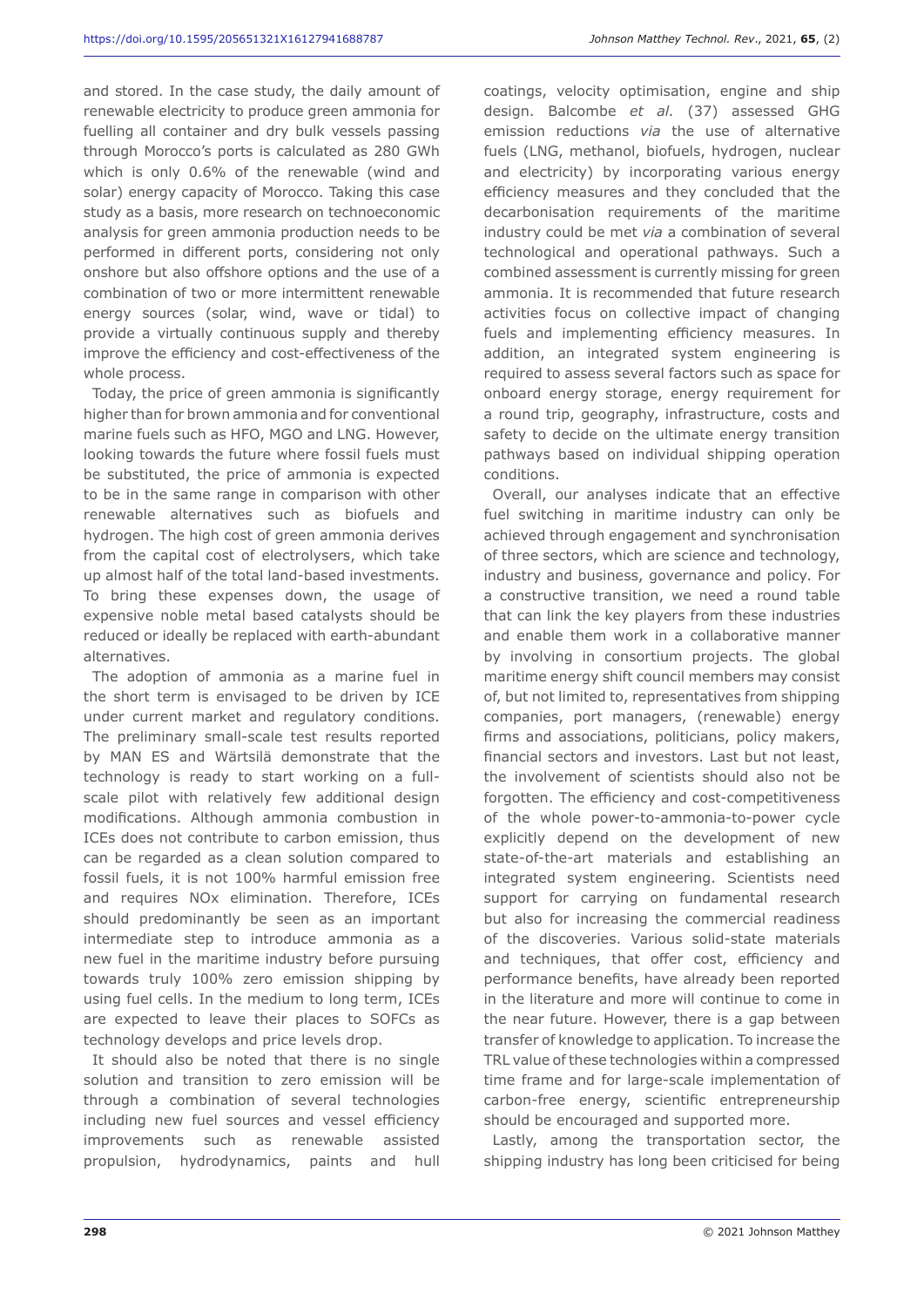too conservative and too passive to change. In an interview with ShippingWatch, Henrik O. Madsen, the former CEO of major classification company DNV GL, stated "The attitude in the industry is mainly that any new regulation introduced is basically negative. I could hope that, going forward, they will change from seeing every new regulation as a risk to instead also thinking of a regulation as an opportunity" (38). To make this come true, local and international authorities need to join their forces and lead the round table meetings to bring innovative ideas collectively that can disrupt the conservativeness and fragmented nature of the maritime sector and help them change for a better future and business opportunities.

# **Acknowledgements**

This publication incorporates results from the research programme THRUST funded by Enviu, The Netherlands. The authors acknowledge Enviu for financial support. The authors would like to thank the anonymous reviewers for their valuable comments and suggestion to improve the quality of this paper.

#### **References**

- 1. T. Ayvalı, S. C. E. Tsang and T. Van Vrijaldenhoven, *Johnson Matthey Technol. Rev*., 2021, **65**, (2), 285
- 2. R. Krantz, K. Søgaard and T. Smith, 'The Scale of Investment Needed to Decarbonize International Shipping', Global Maritime Forum, Copenhagen, Denmark, 20th January, 2020
- 3. R. Carlo, B. J. Marc, S. de la Fuente Santiago, T. Smith and K. Søgaard, 'Aggregate Investment for the Decarbonisation of the Shipping Industry', UMAS, London, UK, January, 2020
- 4. R. M. Nayak-Luke and R. Bañares-Alcántara, *Energy Environ. Sci*., 2020, **13**, (9), 2957
- 5. L. Ye, R. Nayak-Luke, R. Bañares-Alcántara and E. Tsang, *Chem*, 2017, **3**, (5), 712
- 6. R. Nayak-Luke, R. Bañares-Alcántara and I. Wilkinson, *Ind. Eng. Chem. Res*., 2018, **57**, (43), 14607
- 7. D. Widmar, "2020 Fertilizer Prices Some of the Lowest in a Decade", Michigan Farm News, Lansing, USA, 7th April, 2020
- 8. "Current Price Development Oil and Gas", DNV GL, Oslo, Norway: https://www.dnvgl.com/maritime/ lng/current-price-development-oil-and-gas.html (Accessed on 29th January 2021)
- 9. A. Valentini, 'Green Shift to Create 1 Billion Tonne 'Green Ammonia' Market?', White Paper, Argus

Media, London, UK, June, 2020

- 10. 'Marine Gas Oil: Materials Safety Data Sheet', Exxon Mobile, Irving, Texas, 5th June, 2019, 12 pp
- 11. 'Heavy Fuel Oil Safety Data Sheet', Mercuria Energy Trading BV, Utrecht, The Netherlands, 30th January, 2015
- 12. 12. 'Hydrogen Refrigerated Liquid: Safety Data Sheet P-4603', Praxair Inc, Danbury, USA, 1st January, 1981
- 13. 'Sigma-Aldrich: Methanol', Merck Life Sciences UK Ltd, Gillingham, UK: https:// www.sigmaaldrich.com/catalog/product/ sial/322415?lang=en&region=GB (Accessed on 29th January 2021)
- 14. 'Safety Data Sheet: Anhydrous Ammonia', Air Liquide Gas AB, Malmö, Sweden, 15th July, 2007, 23 pp
- 15. 'Safety Datasheet: Liquified Natural Gas (LNG)', Total Marine Fuels Global Solutions, Singapore, 18th November, 2019
- 16. R. P. Padappayil, 'Ammonia Toxicity', StatPearls Publishing, Treasure Island, USA, 2019
- 17. 'First Aid Information for Anhydrous Ammonia Exposure', Minnesota Department of Agriculture, Saint Paul, USA: https://www.mda.state.mn.us/ first-aid-information-anhydrous-ammoniaexposure (Accessed on 29th January 2021)
- 18. R. V. Thurston, R. C. Russo and G. A. Vinogradov, *Environ. Sci. Technol*., 1981, **15**, (7), 837
- 19. M. Onofri, R. A. Bernabeo and K. Webster, *Global J. Eng. Sci*., 2019, **2**, (3), 6 pp
- 20. "Nitrogen Oxides (NOx): Why and How They Are Controlled", Technical Bulletin, EPA 456/F-99-006R, Environmental Protection Agency, Washington, DC, USA, November, 1999, 57 pp
- 21. G. Busca, L. Lietti, G. Ramis and F. Berti, *Appl. Catal*. *B: Environ*, 1998, **18**, (1–2), 1
- 22. H. Hamada and M. Haneda, *Appl. Catal. A: Gen.*, 2012, **421–422**, 1
- 23. A. Azzara, D. Rutherford and H. Wang, 'Feasibility of IMO Annex VI Tier III Implementation using Selective Catalytic Reduction', Working Paper 2014- 4, International Council on Clean Transportation, Washington, DC, USA, March 2014, 9 pp
- 24. I. Dincer and Y. Bicer, "Ammonia  $(NH_3)$  as a Potential Transportation Solution for Ontario", Hydrofuel Inc, Mississauga, Canada, 10th March, 2017, 61 pp
- 25. N. de Vries, 'Safe and Effective Application of Ammonia as a Marine Fuel', Masters Thesis, Mechanical, Maritime and Materials Engineering, Delft University of Technology, The Netherlands, 12th June, 2019, 100 pp
- 26. D. R. MacFarlane, P. V. Cherepanov, J. Choi, B. H.R. Suryanto, R. Y. Hodgetts, J. M. Bakker, F. M.